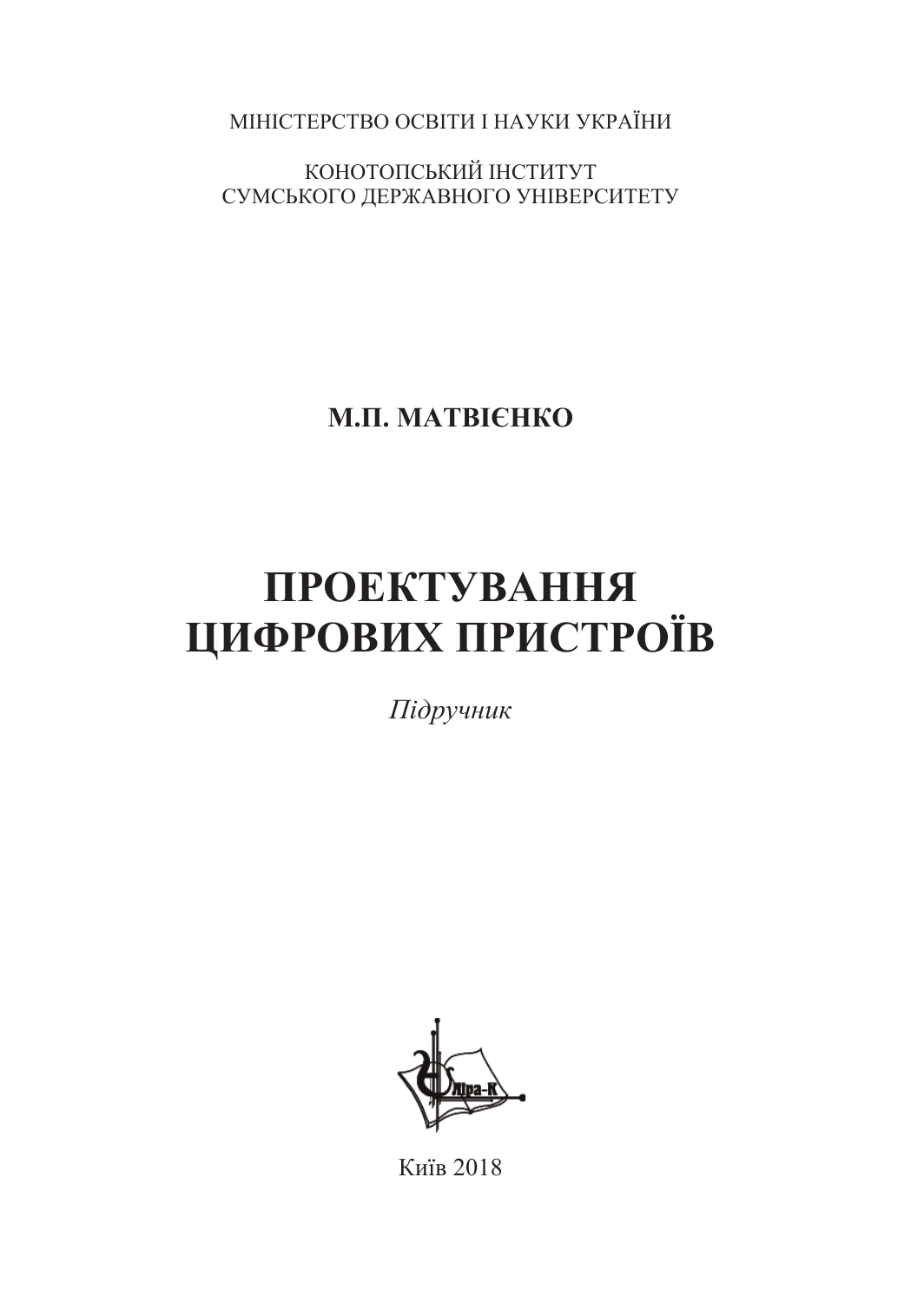# **ɍȾɄ 517.1 M** 33

Копіювання, сканування, запис на електронні носії і  $m$ *ому подібне будь-якої частини підручника без дозволу*  $su$ давниитва заборонено.

 $Peu$ ензенти:

*А.С. Довбиш* – доктор технічних наук, професор, завідувач кафедри комп'ютерних наук Сумського державного університету;

**В.П. Розен** – доктор технічних наук, професор, завідувач кафедри автоматизації управління електротехнічними комплексами НТУУ «КПІ».

М.М. Проценко – кандидат технічних наук, доцент кафедри комп'ютерних систем *і* мереж Національного авіаційного університету, м. Київ.

 $P$ екомендовано Вченою радою Сумського державного університету як *підручник для студентів вищих навчальних закладів.*  $\Pi$ ротокол № 10 від 20 квітня 2017 р.

Матвієнко М. П.

М33 Проектування цифрових пристроїв : Підручник. - К. : Видавництво Ліра-К, 2018. – 364 с.

#### **ISBN 978-617-7605-59-0**

Для опанування принципами проектування у підручнику викладено логічні, алгоритмічні, автоматні та схемотехнічні основи проектування цифрових пристроїв (ЦП). Розглянуто схемотехнічне проектування різних логічних елементів, алгоритмічне проектування комбінаційних пристроїв і ЦП із пам'яттю, проектування ЦП з використанням теорії автоматів і матричних логічних структур, інтегрованих ЦП й перетворювачів інформації, у тому числі і їхнє перспективне проектування для побудови надсучасних ЦАП і АЦП. Розглянуто підвищення завадостійкості при проектуванні ЦП, контроль і їх діагностування у процесі функціонування, а також наведено різні методи проектування самокоректувальних ЦП.

Підручник призначено для студентів, аспірантів, викладачів відповідних спеціальностей. Він може бути корисним для працівників промисловості та наукових установ.

# **ɍȾɄ 517.1**

© Матвієнко М. П., 2018 **ISBN 978-617-7605-59-0** *ISBN 978-617-7605-59-0 ISBN 978-617-7605-59-0*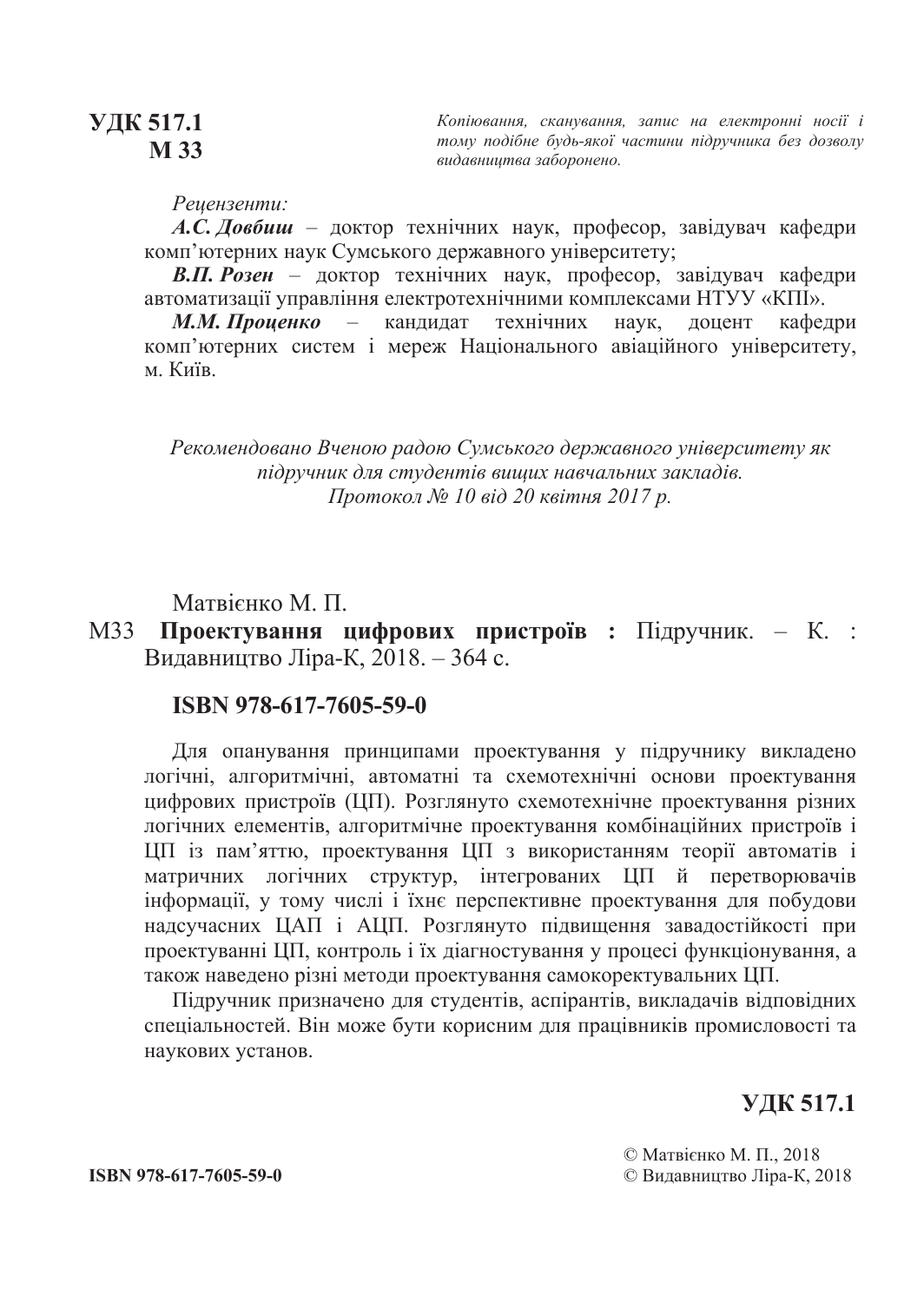# **3MICT**

| Розділ 1. Визначення проектування ЦП                                                 |  |
|--------------------------------------------------------------------------------------|--|
|                                                                                      |  |
|                                                                                      |  |
|                                                                                      |  |
|                                                                                      |  |
|                                                                                      |  |
| Розділ 2. Теоретичні основи проектування ЦП                                          |  |
|                                                                                      |  |
|                                                                                      |  |
|                                                                                      |  |
|                                                                                      |  |
|                                                                                      |  |
|                                                                                      |  |
| Розділ 3. Проектування логічних елементів ЦП                                         |  |
|                                                                                      |  |
|                                                                                      |  |
|                                                                                      |  |
|                                                                                      |  |
|                                                                                      |  |
| §3.6. Транзисторно-транзисторні логічні елементи з діодами й транзисторами Шотткі 37 |  |
|                                                                                      |  |
|                                                                                      |  |
|                                                                                      |  |
|                                                                                      |  |
|                                                                                      |  |
|                                                                                      |  |
|                                                                                      |  |
|                                                                                      |  |
|                                                                                      |  |
|                                                                                      |  |
|                                                                                      |  |
|                                                                                      |  |
| § 3.19. Типові ситуації проектування ЦП з використанням інтегральних мікросхем  57   |  |
|                                                                                      |  |
|                                                                                      |  |
|                                                                                      |  |

# Розділ 4. Проектування стандартних комбінаційних ЦП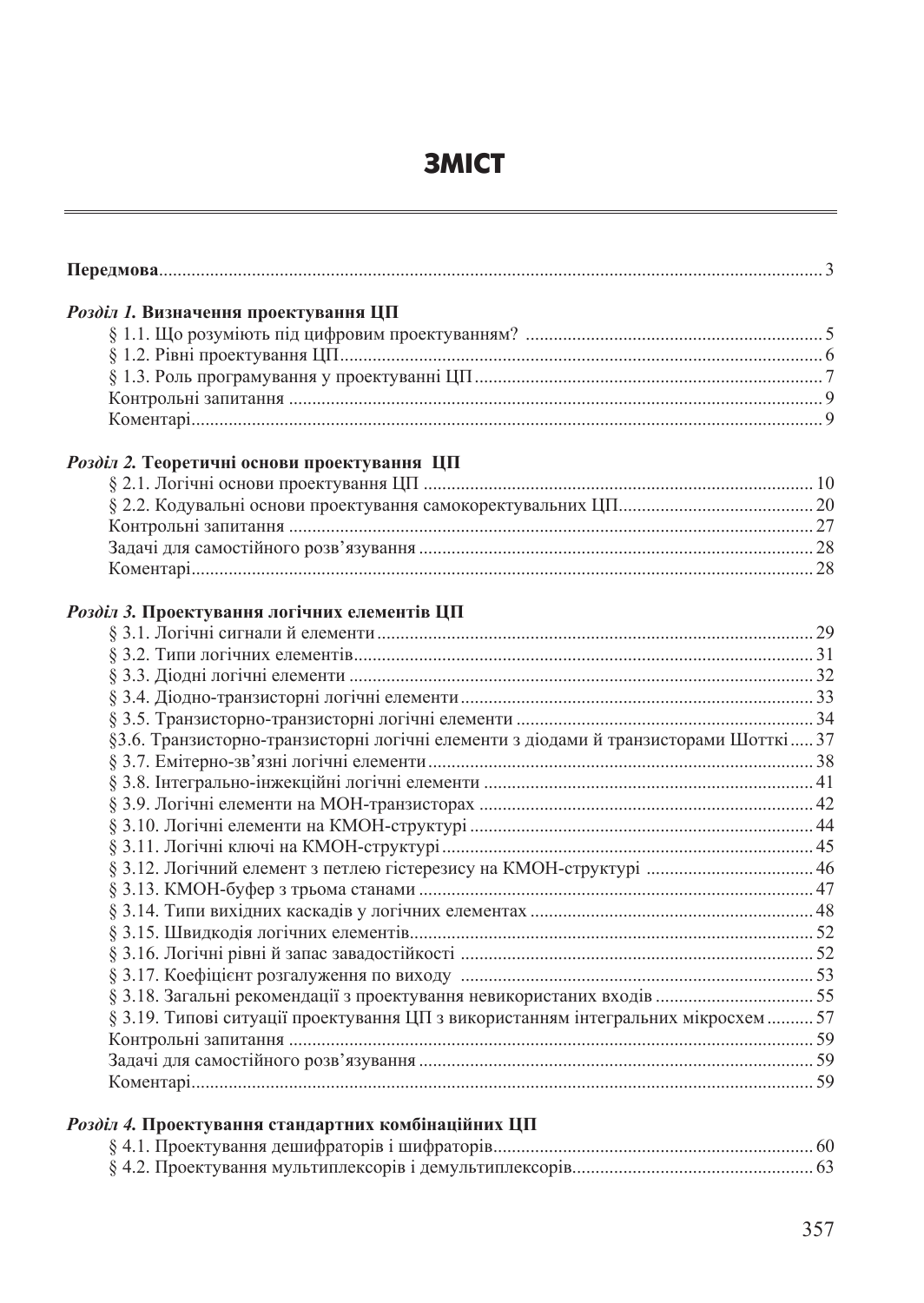# Розділ 5. Проектування нестандартних комбінаційних ЦП

### Розділ 6. Проектування тригерів

| § 6.9. Проектування часу передустановлення й затримки у синхронних тригерах 94 |  |
|--------------------------------------------------------------------------------|--|
|                                                                                |  |
|                                                                                |  |
|                                                                                |  |
|                                                                                |  |

# Розділ 7. Проектування регістрів і регістрових файлів

# Розділ 8. Проектування лічильників

| § 8.4. Проектування двійково-кодованих лічильників із задовільним модулем  105 |  |
|--------------------------------------------------------------------------------|--|
|                                                                                |  |
|                                                                                |  |
|                                                                                |  |
|                                                                                |  |
|                                                                                |  |

# Розділ 9. Проектування ПЗП

| § 9.2. Проектування ПЗП для реалізації довільних комбінаційних логічних функцій115 |  |
|------------------------------------------------------------------------------------|--|
|                                                                                    |  |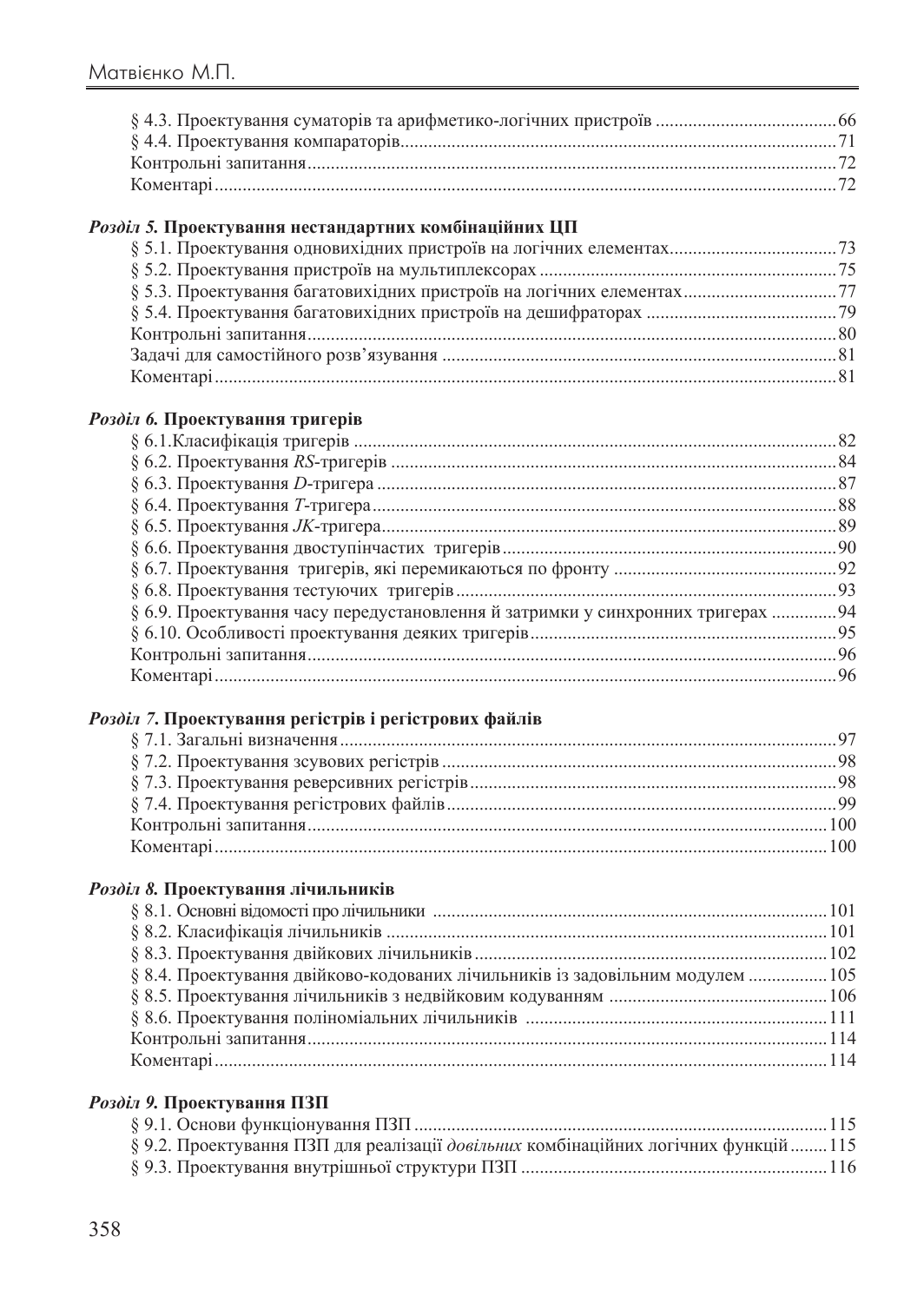| Розділ 10. Статичні та динамічні ОЗП                                                |  |
|-------------------------------------------------------------------------------------|--|
|                                                                                     |  |
|                                                                                     |  |
|                                                                                     |  |
|                                                                                     |  |
| Розділ 11. Проектування перетворювачів інформації ЦП                                |  |
|                                                                                     |  |
|                                                                                     |  |
|                                                                                     |  |
|                                                                                     |  |
|                                                                                     |  |
| Розділ 12. Проектування допоміжних елементів ЦП                                     |  |
|                                                                                     |  |
|                                                                                     |  |
|                                                                                     |  |
|                                                                                     |  |
|                                                                                     |  |
|                                                                                     |  |
|                                                                                     |  |
|                                                                                     |  |
|                                                                                     |  |
|                                                                                     |  |
|                                                                                     |  |
|                                                                                     |  |
| § 12.13. Проектування невикористаних входів, нарощування входів, яких не вистачає і |  |
| зменшання навантаження на виходах логічних елементів в інтегральних                 |  |
|                                                                                     |  |
|                                                                                     |  |
|                                                                                     |  |
|                                                                                     |  |
| Розділ 13. Проектування тактових і синхронних сигналів ЦП                           |  |
|                                                                                     |  |
|                                                                                     |  |
|                                                                                     |  |
|                                                                                     |  |
|                                                                                     |  |
|                                                                                     |  |
|                                                                                     |  |
|                                                                                     |  |
| Розділ 14. Інтерфейс ЛАС та його використання при проектуванні ЦП.                  |  |
|                                                                                     |  |
|                                                                                     |  |
|                                                                                     |  |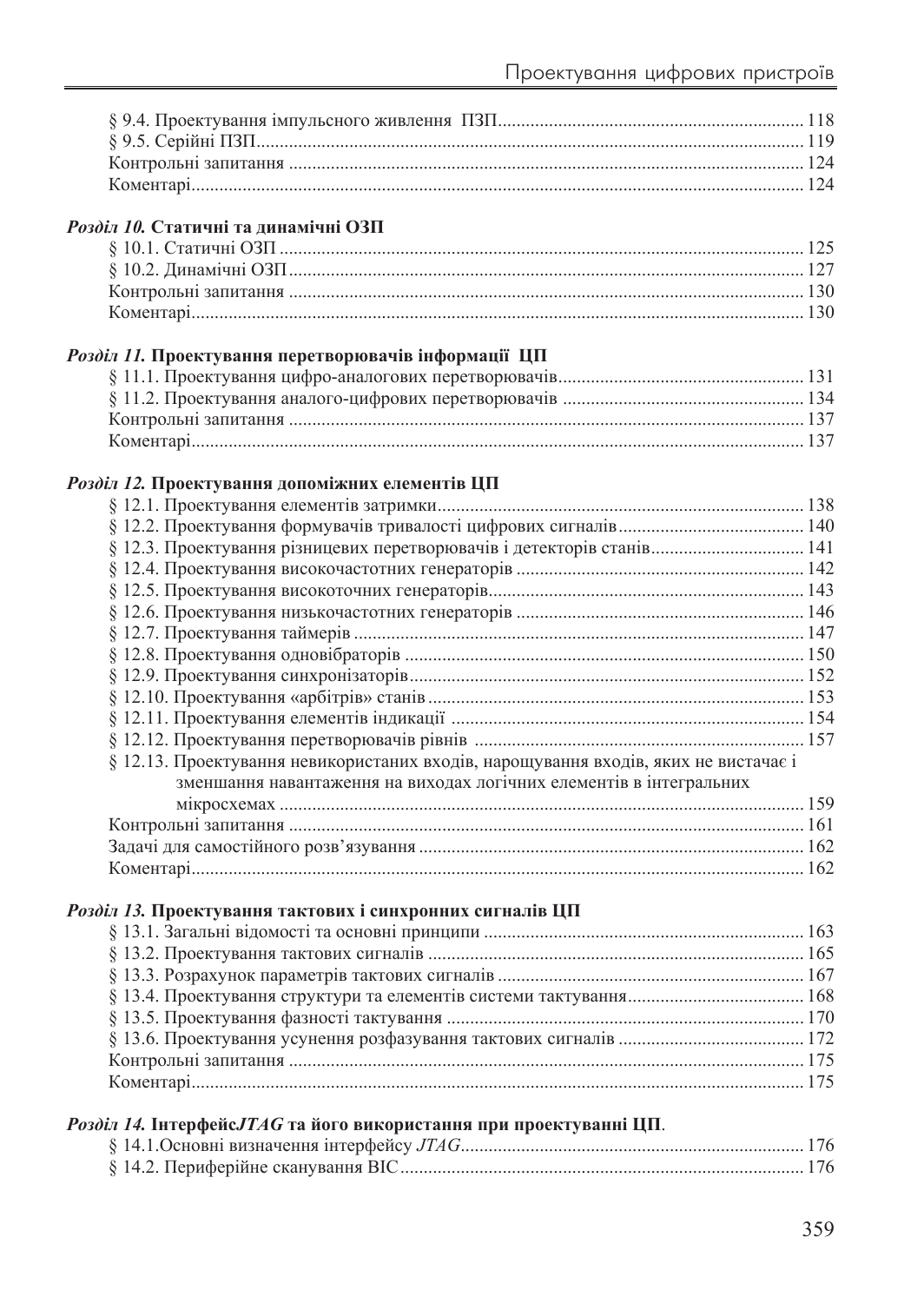#### Розділ 15. Методи підвищення завадостійкості ЦП при проектуванні

| § 15.4. Методи підвищення імпульсної завадостійкості інтегральних мікросхем  187 |  |
|----------------------------------------------------------------------------------|--|
|                                                                                  |  |
|                                                                                  |  |
|                                                                                  |  |
|                                                                                  |  |
|                                                                                  |  |

#### Розділ 16. Проектування ЦП з контролем функціонування та автоматичним діагностуванням

| $\S$ 16.2. Проектування контролю ЦП із використанням мажоритарних елементів  194   |  |
|------------------------------------------------------------------------------------|--|
|                                                                                    |  |
|                                                                                    |  |
| § 16.5. Проектування ЦП із застосуванням засобів автоматичного діагностування  199 |  |
|                                                                                    |  |
|                                                                                    |  |
|                                                                                    |  |
|                                                                                    |  |

# Розділ 17. Проектування уведення, передавання та виведення інформації у ЦП

| § 17.2. Використання оптронів при проектуванні зв'язку та передавання інформації 204 |
|--------------------------------------------------------------------------------------|
| § 17.3. Проектування уведення інформації від датчиків з використанням оптронів  208  |
| $\S$ 17.4. Проектування виведення інформації та керування виконавчими механізмами210 |
|                                                                                      |
|                                                                                      |
|                                                                                      |
|                                                                                      |
|                                                                                      |

## Розділ 18. Проектування ЦП з використанням теорії автоматів

# Розділ 19. Проектування самокоректувальних ЦП

|  |  |  | § 19.3. Методи корекції помилок при проектуванні синхронних комбінаційних ЦП 231 |  |
|--|--|--|----------------------------------------------------------------------------------|--|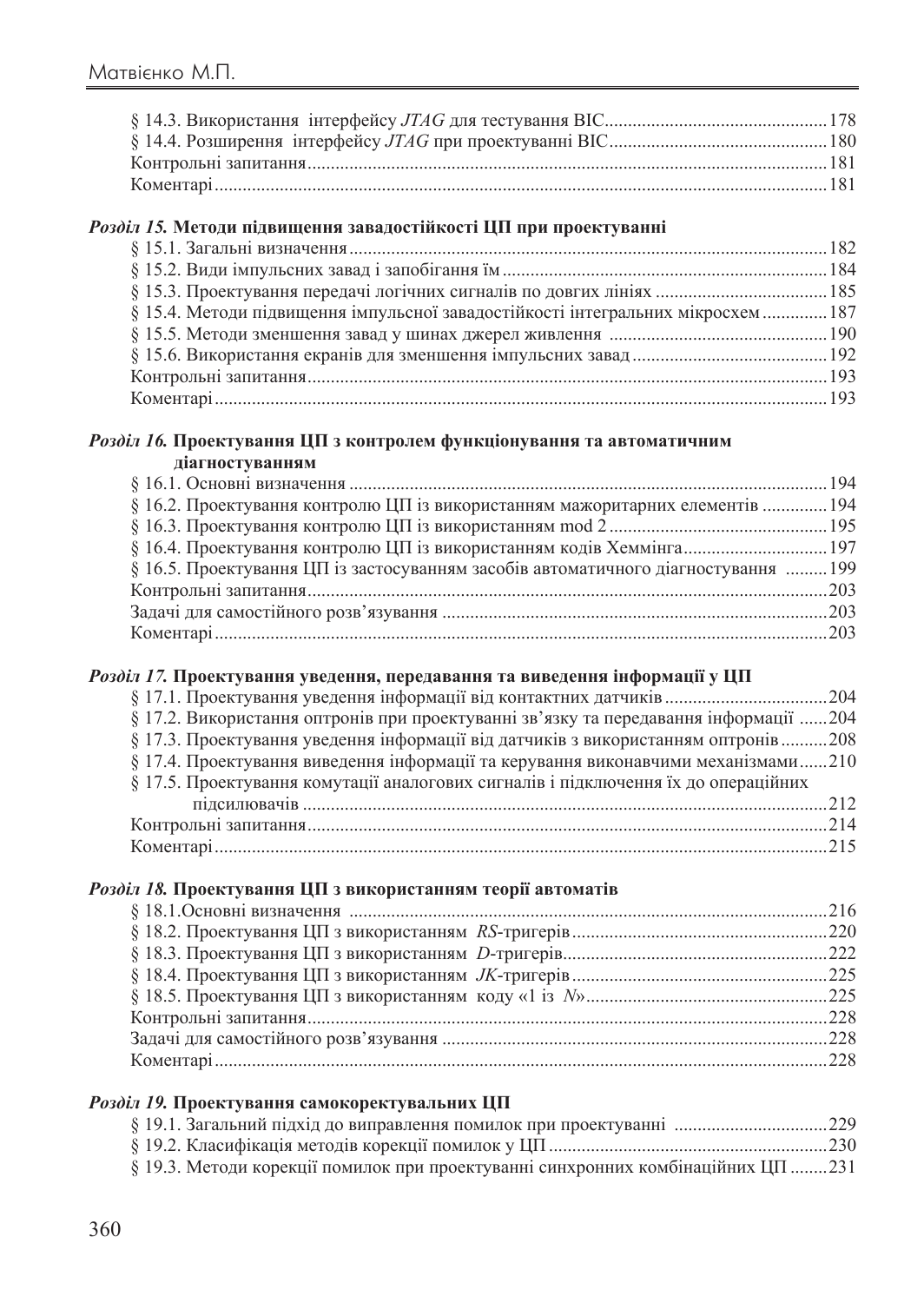| § 19.4. Методи корекції помилок при проектуванні синхронних ЦП з пам'яттю  233 |  |
|--------------------------------------------------------------------------------|--|
|                                                                                |  |
|                                                                                |  |

#### Розділ 20. Загальні визначення, класифікація та місце програмованої логіки при проектуванні сучасних ЦП

#### Розділ 21. SPLD-прості програмовані логічні пристрої

#### Розділ 22. СРІД-складні програмовані логічні пристрої

#### Розділ 23. ҒРСА-програмовані користувачами вентильні матриці

#### Розділ 24. Програмовані системи на кристалі